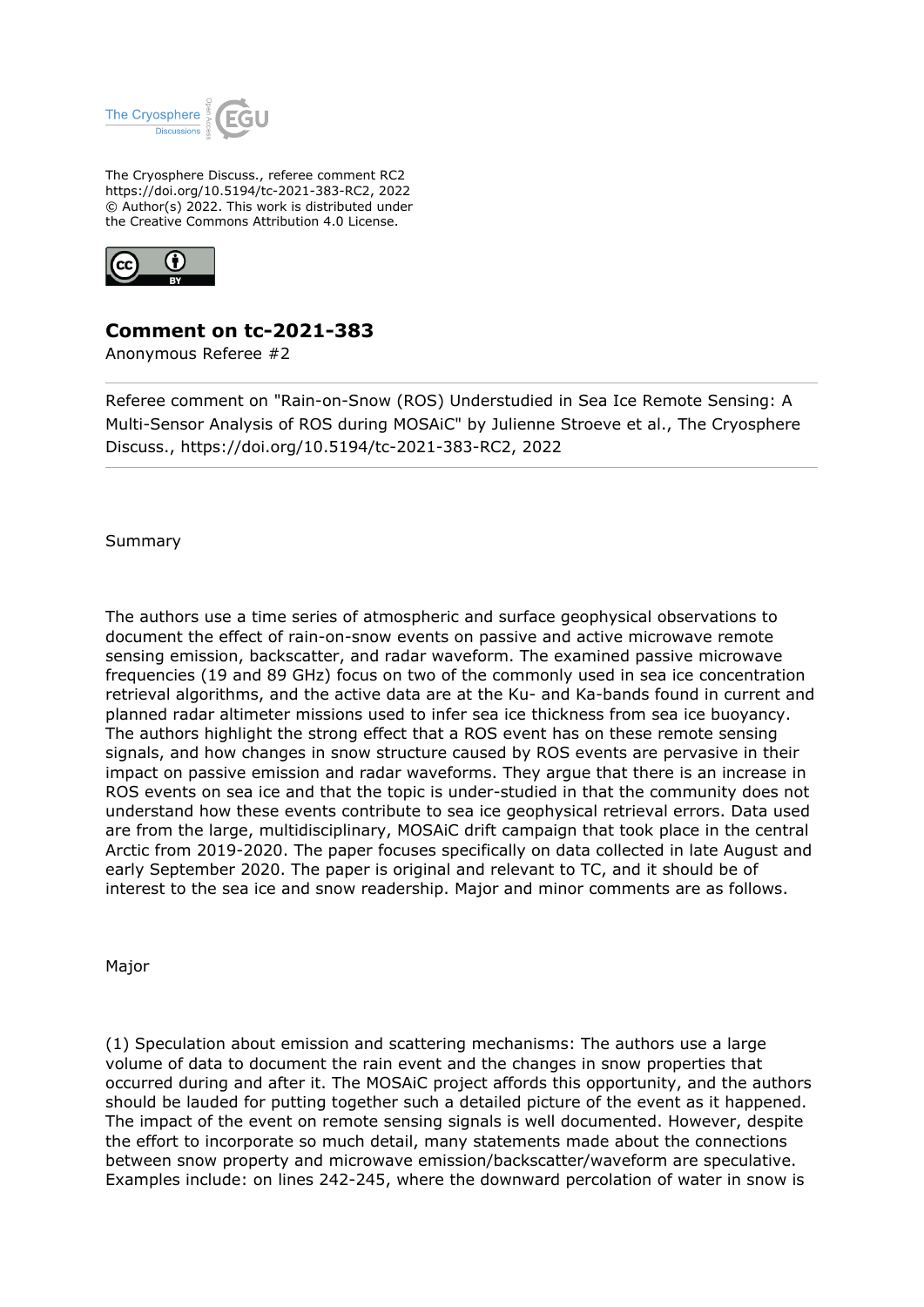"likely" attributed to a 12-15dB decrease in backscatter; and lines 246-250, where snow porosity is related to an increase volume scattering, yet porosity isn't examined and the authors express the need for more analysis. These speculative comments are not well enough substantiated by the data at hand, or by microwave scattering and emission theory and/or a modelling framework. While it is understandable that there isn't a lot of well-established microwave interaction theory dealing with such a complex scenario, there are still basic principles that would help drive the interpretation. For example, does it makes sense that the drainage of the absorbing water during the second rain event should lead to such a dramatic backscatter decline? Isn't the snow being wetted by absorbing rain? What is the expected penetration depth? What is the surface roughness contribution? Those look like structure from motion / photogrammetry targets in Figure 3; perhaps data on surface roughness are available and, if so, should be used.

In particular the paper needs to be focused more on the basic mechanisms driving the observed changes in backscatter and waveforms. For the active case, establishing the surface roughness and dielectric properties, and the relative contributions of surface and volume backscatter are important. MOSAiC datasets that help with this should be better utilized. Otherwise, so much of detailed analysis of various MOSAiC datasets, as interesting as it is, misses the mark in terms of guiding the interpretation and much of what we gain from the extensive analysis is consistent with what is already known to be the case from studies of terrestrial snow (i.e. what is introduced in lines 27-36).

(2) Cryosat-2 data usage: The authors compare their surface observations to Cryosat-2 backscatter and peakiness data to, as they suggest, to see how their results scale-up to the satellite scale. However, the explanations in lines 300-307 point to how the surface data do not scale-up, and the comparison is confusing overall. The observation that the satellite-based waveforms also change is correct, but given the unexplained discrepancy between what's observed at the surface and in the satellite data, it does not add much value to the paper.

(3) Winter ERA5 winter precipitation time series analysis: The authors use precipitation amount and type from ERA5 data to, as they state, expand the study beyond the timeperiod of the studied ROS event (i.e., winter period). Though the question of whether or not more ROS events in winter are occurring is important, the analysis doesn't effectively offer an answer to the question. The authors find an increase in the amount of rainfall during cold periods over the period of 1980-2020, but the amount of rainfall is, as stated, relatively small in magnitude. In order to make a connection to the studied ROS event, which took place in late summer and not during winter, the authors need to define an "ROS event" in terms of time period (e.g. number of consecutive days) and rainfall magnitude, then use the ERA5 data to assess whether or not these "ROS events" occur in the winter, and how much they have been changing over time. It is unclear from the precipitation amounts presented whether or not we would expect any impacts on snow properties and microwave scattering and emission behaviors that are comparable to the studied late summer event.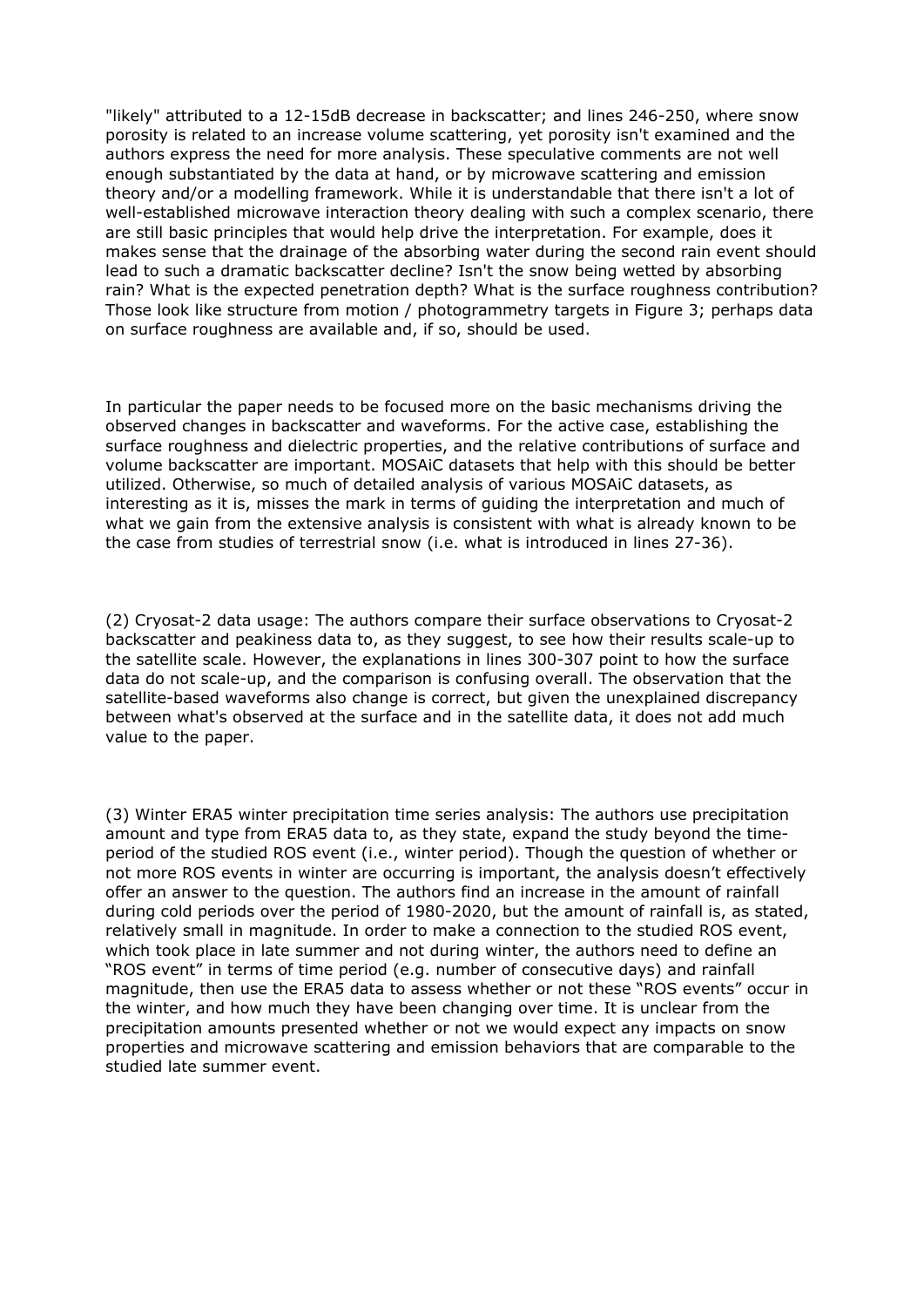(4) Inferences about time series changes in snow properties during the ROS: In Section 3 there are lot of inferences made about time series changes in snow properties, using data collected from different positions on the sea ice floe. The authors acknowledge this on lines 218-220 where they state "This highlights potential spatial variability in snow conditions, yet it is difficult to separate spatial variability from temporal changes since the snow pits were not sampled at the same time." One line 224 the authors then state that conditions are generally similar across the floe. Overall it reads like the authors are choosing to use spatial variability to explain some of the observed changes and homogeneity to explain others. As such, it is not very convincing what role the ROS events played in altering the snow physics relative to how much sampling spatial variability plays a role. An unbiased approach to the analysis is needed.

Minor Comments (by line number)

45: Delete "surface"

81: There are a lot of undefined locations in the Figure 1 map. Define them or, if they are not important, remove them.

91: The calibration was done several months before. Does this have any impact on the analyzed data, e.g. due to instrument drift?

106: HV, VV, and HH data are used in the analysis.

118: Choose better wording than "seeing".

124: "..thick microwave absorber…"

130: physical temperature not absolute temperature

132: delete "zenith"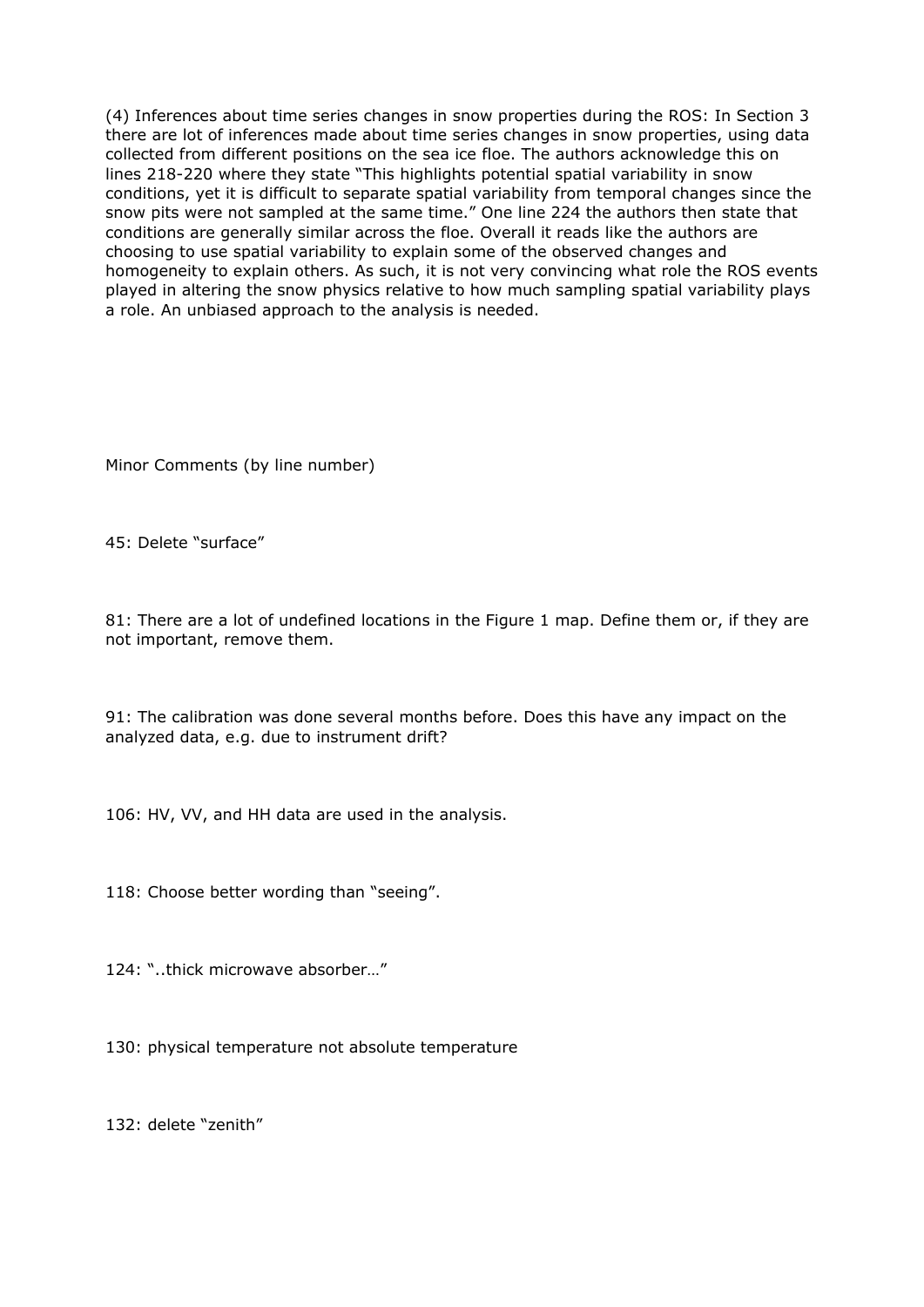146: Was a manual weather observation program implemented during MOSAIC? Manual weather observations are a useful complement to these more sophisticated sensor-based techniques and add confidence to the estimations from them. With the stated goal of straightforward interpretation on line 150, manual weather observations would be very useful.

153: It would be better to clarify what time period is of interest earlier here (1980-2020).

164-175: Indicate how reliable the snow data are when sampled during melting conditions.

177: Before it was referred to as a ROS event. Now it is events. Clarify.

184: 13 September

199: Clarify what you mean by "below the snow/ice interface", i.e. what the SSL is in relation to surface snow and sea ice volumes.

205: define SSL earlier.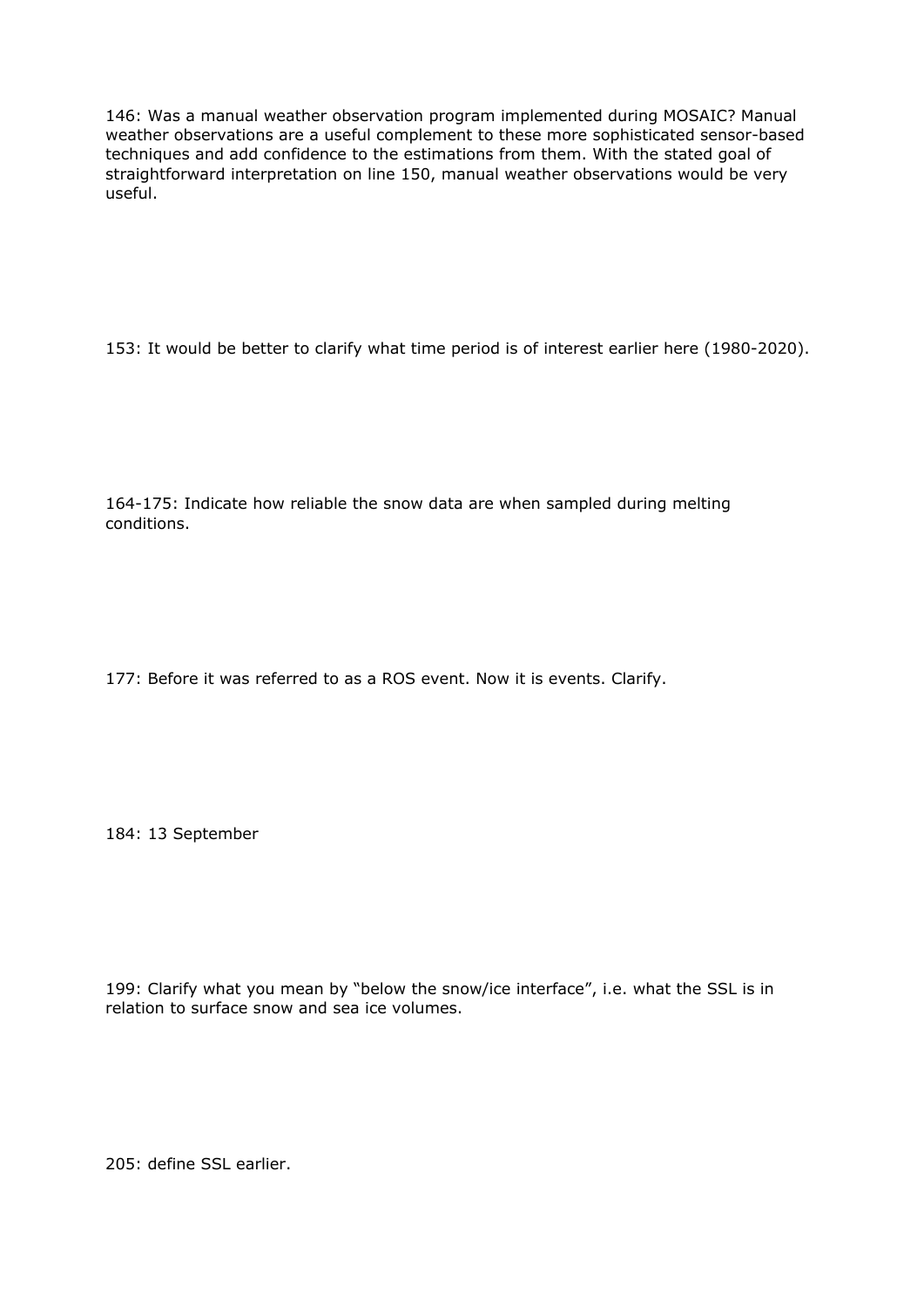224: Explain the headings in Figure 4 in the caption (ROV, ALEBDO, etc.).

230-232: See major comment: would we expect VV>HH when backscatter is dominated by volume scattering?

242: See major comment: if the absorbing water is now drained then how does the backscatter decline so much in its absence? Wouldn't we expect an increase from water drainage, when the dielectric constant reduces and air and snow particles are snow scattering above the wet basal layer? Or is the wetness of the air-snow interface during the second rain event causing this effect? What is the expected penetration depth?

247: It is unclear what is meant by increasing porosity in snow pore spaces. Do you simply mean the pores are filled with water (during rain) then air (after refreezing)?

254: How does a glazed surface crust increase the dielectric constant? What is the increase compared to, cold snow? What about the surface roughness contribution to the observed change in backscatter?

265: Clarify what the green samples are.